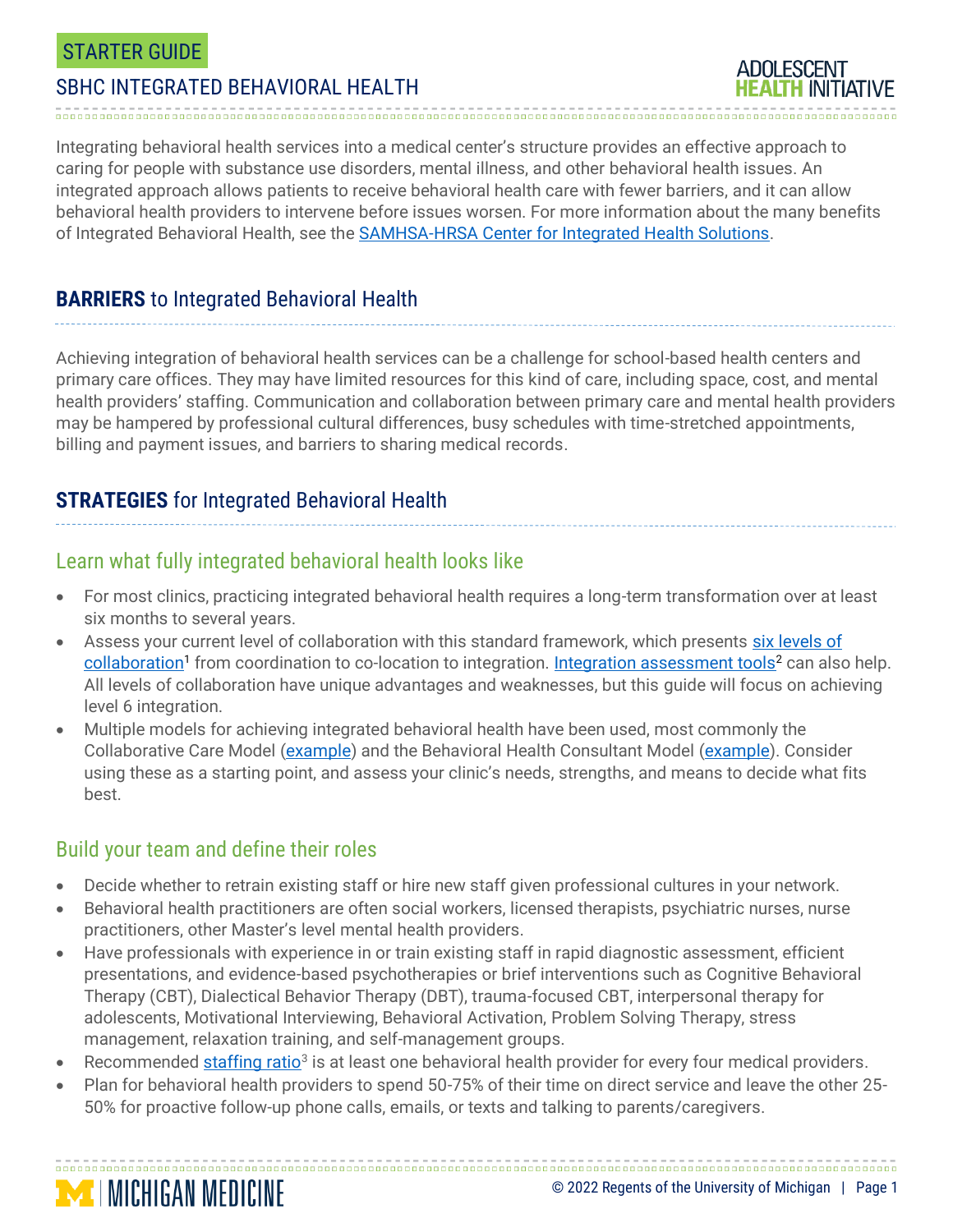#### STARTER GUIDE

#### SBHC INTEGRATED BEHAVIORAL HEALTH

- 
- Clearly define the job duties for both new and existing positions in the health center. See these sample job descriptions for a [care manager](https://aims.uw.edu/resource-library/care-manager-role-and-job-description)<sup>4</sup> and a [psychiatric consultant](https://aims.uw.edu/resource-library/psychiatric-consultant-role-and-job-description)<sup>5</sup> from the Collaborative Care Model.
- Schedule adequate time for team building.

**MICHIGAN MEDICINE** 

# Create clinical workflows and plan for administrative needs

- Map the clinical flow for referrals to behavioral health from identifying a behavioral health need through initiating treatment and communicating any changes.
- Include protocols for psychiatric emergencies (i.e., a suicide threat or attempt) and mandated reporting situations.
- Build questions about physical and mental health into intake forms for medical and behavioral health services so that every patient is asked about depression, their most recent well visit, and physical health concerns, and all providers are reminded to respond to both aspects of health.
- Find private space with computer and phone access for behavioral health providers to see patients, complete chart notes, make phone calls, and collaborate with medical providers.
- Research potential avenues for reimbursement for behavioral health services, keeping insurance limits on the number or frequency of appointments in mind.
	- You may need to think about billing from the physician side or having a behavioral health provider who can do (and bill for) therapy.
	- **•** For self-pay patients, charge the same sliding scale fee rate for behavioral and medical services and charge only one fee if seeing both providers within 48 hours.
- Plan for appointment scheduling, ideally in 15-30-minute slots and leaving at least half of slots open, alternating with scheduled slots or peak times, for same-day access through walk-ins, warm handoffs, or curbside consultation.
- Schedule behavioral health and medical follow-up appointments on the same day when possible to reduce barriers to care.
- Create templates for behavioral health chart notes. See these examples of [initial](http://www.mirecc.va.gov/cih-visn2/Documents/Clinical/CCC_Initial_Consult_Note_Template.pdf)<sup>6</sup> and [follow up](http://www.mirecc.va.gov/cih-visn2/Documents/Clinical/CCC_Follow-up_Appointment_Note_Template.pdf)<sup>7</sup> notes.

# Establish systems for communication and coordination of care between providers

- Schedule daily structured consultation or reports among all providers and staff to ensure everyone involved in patients' care knows what they need to know about each patient coming in that day.
- Shared office space for medical and behavioral health providers afford more opportunities for communication.
- Providers can also communicate through the EMR. A consulting psychiatrist can write chart notes in the EMR with evidence-based recommendations, and behavioral health providers should write a chart note for each visit.
- Behavioral staff should be immediately available for warm hand-offs. These direct, personal introductions to behavioral staff by the medical provider confer trust and encourage patients to keep their behavioral health appointment.
- Behavioral health providers should discuss patients seen with the referring provider each day, either in person, by phone, or via email.
- Develop forms to communicate treatment plans, treatment progress, and outcome expectations among the medical and behavioral health providers and caregivers.

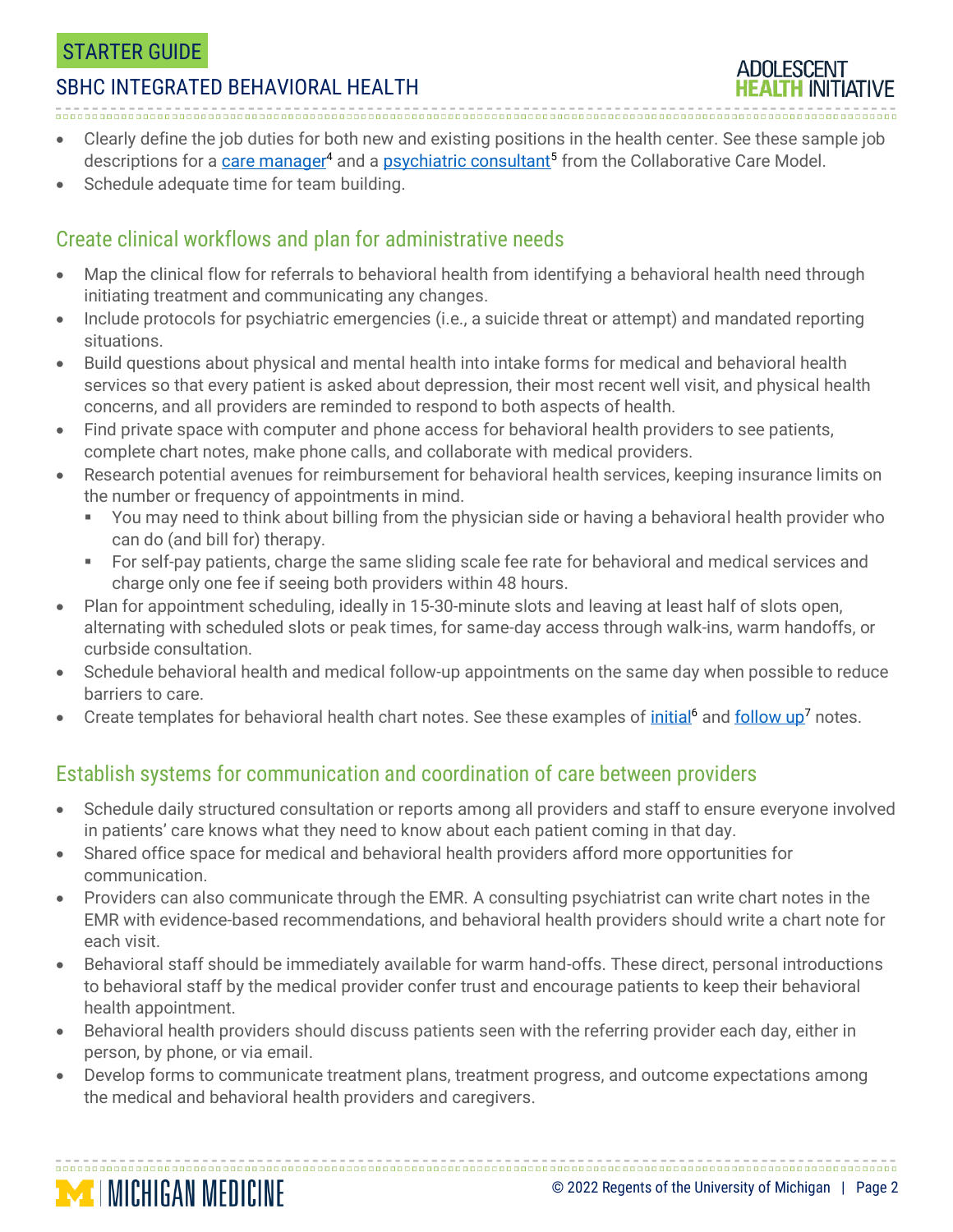# SBHC INTEGRATED BEHAVIORAL HEALTH

- **ADOLESCENT**
- Create a standardized protocol for adolescent patients and their caregivers to complete the release of records forms so that information can be sent between primary care providers and mental health providers.

# Orient staff to integrated behavioral health

- Present integrated behavioral health as a population health effort. Reassure providers of its clinical benefit and financial viability.
- Share an investment decision analysis to show what the health center must invest and the expected returns, especially non-financial if your site will not be receiving reimbursement for behavioral health services.
- Ensure all staff, including front desk staff, have a clear understanding of what behavioral health services are, when they are appropriate to use, and the roles of all staff and providers. Consider sharing a glossary of terms.
- If you will have a consulting psychiatrist, schedule time for them to come to clinic to meet providers and build trust before starting the program.
- Share new workflows for referrals to behavioral health from medical providers or other mental or behavioral health providers in the school or clinic.
- Provide language for staff to use when introducing new behavioral health services to patients. This [script](http://www.mirecc.va.gov/cih-visn2/Documents/Clinical/Referral_Tips_for_PCPs.pdf)<sup>8</sup> can help primary care providers refer to behavioral health, and this [script](http://www.mirecc.va.gov/cih-visn2/Documents/Clinical/BHP_Intro_Script.pdf)<sup>9</sup> can be used for the behavioral health provider to introduce themselves to the patient.

# Train new and existing staff in the skills they will need

- Key training for existing medical social workers or nurse care coordinators may include DSM diagnosis, evidence-based psychotherapies, SBIRT screening, motivational interviewing, and common medical issues like asthma, diabetes, and nutrition.
- Primary care providers can orient behavioral health providers in the primary care environment.
- Behavioral health providers can teach core mental health skills to medical providers.
- A consulting psychiatrist can conduct presentations on mental health topics like ADHD, trauma, and functional assessments.
- Primary care providers should be familiar with and willing to prescribe psychotropic medications.
- Conduct cross-training with the whole clinic team on both physical and mental health problems to empower staff to meet the whole adolescent patient's needs. With the entire team together, practice collaborative care skills like integrated care planning.
- Try shared appointments or shadowing.

**MICHIGAN MEDICINE** 

- Build time in the schedule for consultation with other providers.
- Enact a system for identifying needs for additional training and resources after integrated behavioral health is launched at your health center

# Increase the capacity of primary care providers to manage behavioral health conditions

- Establish a relationship with a consulting psychiatrist who will be available for curbside consultations and caseload review either in person, by phone, or by video conference.
- Consulting on psychotropic medication initiation, changes, and side effects can enhance the primary care provider's understanding and use of these medications.

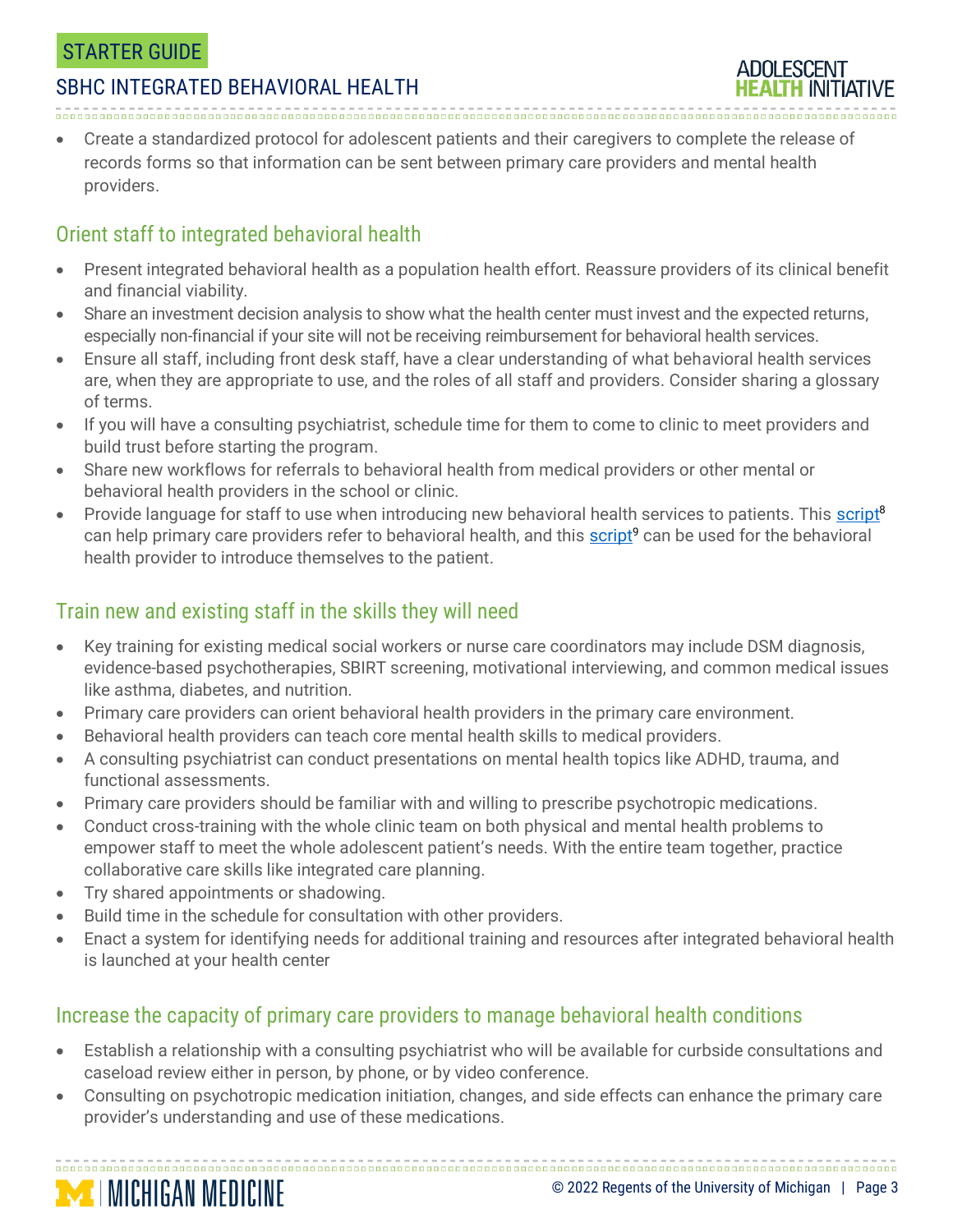#### STARTER GUIDE

#### SBHC INTEGRATED BEHAVIORAL HEALTH

**ATIVF** 

- The consulting psychiatrist can do case-based teaching with PCPs and empower them to manage less
- complex disorders and educate families to only refer complex or resistant cases to psychiatry.
- Adjust physician schedules to allow for longer appointments when providing mental health care.
- Identify billing codes to seek reimbursement for mental health services provided by PCPs.

# Maintain an updated list of specialty mental health referral resources for severe cases

- Keep this list up to date; consider assigning this task to a student or intern.
- Establish guidelines for when to refer to specialty mental health.
- Consider telepsychiatry in more remote areas.

# Introduce new behavioral health services to the community

- Talk about changes at your community advisory committee meeting and with your youth advisory council.
- Give brief presentations at school meetings with all staff, school counselors, and school mental health providers.
- Hand out fliers at school events.

# Educate patients on behavioral health services and set appropriate expectations

- Behavioral health providers can do therapy or skill-building and work with adolescent patients on health behavior change like asthma action plans or healthy eating.
- Share mental health information and resources with youth and families through posters, brochures, fact sheets, and videos that emphasize the importance of mental health.
- Update existing patient materials to tie in behavioral health services. Here is one example of a [pamphlet](http://www.mirecc.va.gov/cih-visn2/Documents/Clinical/Integrated_Behavioral_Health_Pamphlet.pdf)<sup>10</sup> on behavioral health in primary care.
- Make sure patients understand that they will not receive traditional long-term therapy from behavioral health and that they may receive follow-up phone calls.

# Reduce stigma

**MINICHIGAN MEDICINE** 

- Use neutral terminologies like coping skills, counseling, and stress rather than psychiatric problems and mental illness.
- Refer to behavioral health providers as counselors rather than psychologists or mental health specialists.

# Maximize patient participation and engagement

- Provide written behavioral prescriptions for behavior changes or referrals.
- Schedule same-day initial behavioral health appointments and follow-up appointments within 2 weeks.
- Offer evening appointments and allow time for walk-ins.
- Make routine reminder calls before appointments and follow-up calls after missed appointments to address any concerns. Find multiple ways to reach adolescent patients.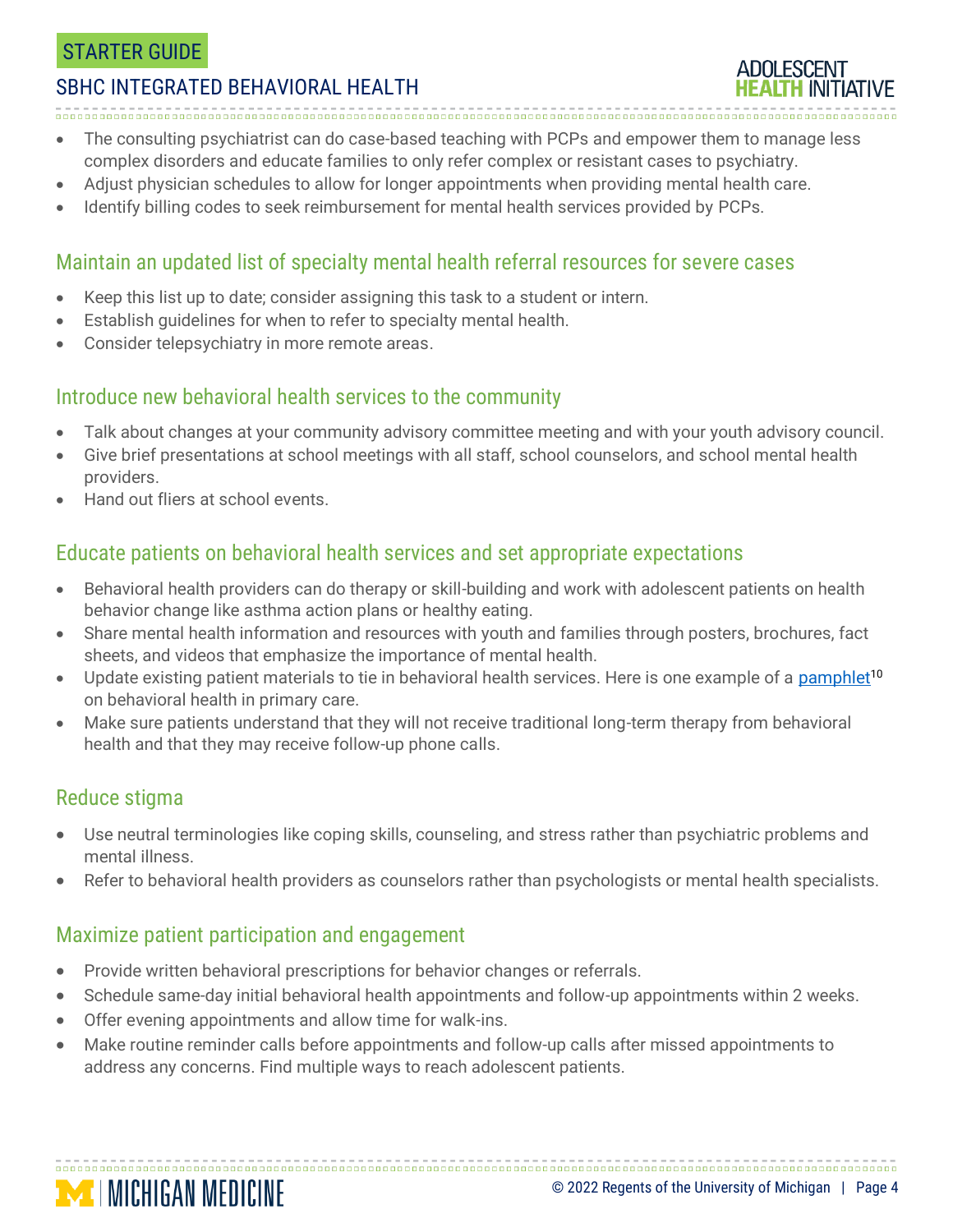# SBHC INTEGRATED BEHAVIORAL HEALTH

# **ADOLESCENT**

#### Use validated screening tools to track mental health issues over time

- Use the **PHQ-9<sup>11</sup>** modified for teens to assess for depression, [GAD](https://med.dartmouth-hitchcock.org/documents/GAD-7-anxiety-screen.pdf)<sup>12</sup> or [SCARED](https://www.pediatricbipolar.pitt.edu/resources/instruments)<sup>13</sup> for anxiety disorders, [MDQ](https://www.ohsu.edu/sites/default/files/2019-06/cms-quality-bipolar_disorder_mdq_screener.pdf)<sup>14</sup> for bipolar disorder, [SBIRT](http://www.samhsa.gov/sbirt/resources)<sup>15</sup> or [CAGE-AID](http://www.hopkinsmedicine.org/johns_hopkins_healthcare/downloads/CAGE%20Substance%20Screening%20Tool.pdf)<sup>16</sup> for substance use, and [Vanderbilt](http://www.childrenshospital.vanderbilt.org/uploads/documents/DIAGNOSTIC_PARENT_RATING_SCALE(1).pdf)<sup>17</sup> for ADHD.
	- o AHI has curated an Adolescent Risk Screening Directory that compiles risk screening tools across a wide array of topics to be used with adolescent patients. Access it [here.](https://docs.google.com/spreadsheets/d/1xzQAUb-SkqXCDYyfBbihd7MmV1PEGdTubx1hqyz5N1U/edit?usp=sharing)
- Use these disease-specific, patient-reported symptom rating scales to guide clinical decision making. Establish a system to make recent scales easily accessible during clinical encounters.
- Screen only for behavioral health issues your health center has the resources to address.

#### Practice panel management

**MICHIGAN MEDICINE** 

- Schedule weekly time for systematic caseload review with on-site medical and behavioral health providers and your consulting psychiatrist to identify patients needing more attention and proactive management.
- Refer patients who do not stabilize over time, which may be as little as three behavioral health visits depending on the chosen model.

#### Discuss confidentiality of mental health care for adolescents

- Understand confidentiality and minor consent laws in your state related to mental health services. Browse [AHI's Confidentiality Law](https://www.umhs-adolescenthealth.org/improving-care/spark-trainings/confidentiality-laws/)s Spark<sup>18</sup> library, which features 15-minute prepackaged trainings that are easily accessible and tailored to specific state laws.
- Because adolescents may change their minds at different times about disclosing information to their caregivers, update consent forms regularly. Consider doing this at the same visit when risk assessment screenings are updated.

#### Involve caregivers in mental health care for adolescents with appropriate patient consent

- Add behavioral health services to your general release form using language like, "The adolescent may be seen by the Behavioral Health Consultant and receive available behavioral health services."
- In school-based health centers, get a release of information for the school with every consent.
- Encourage adolescents to partner with their caregivers on their mental health care whenever feasible.